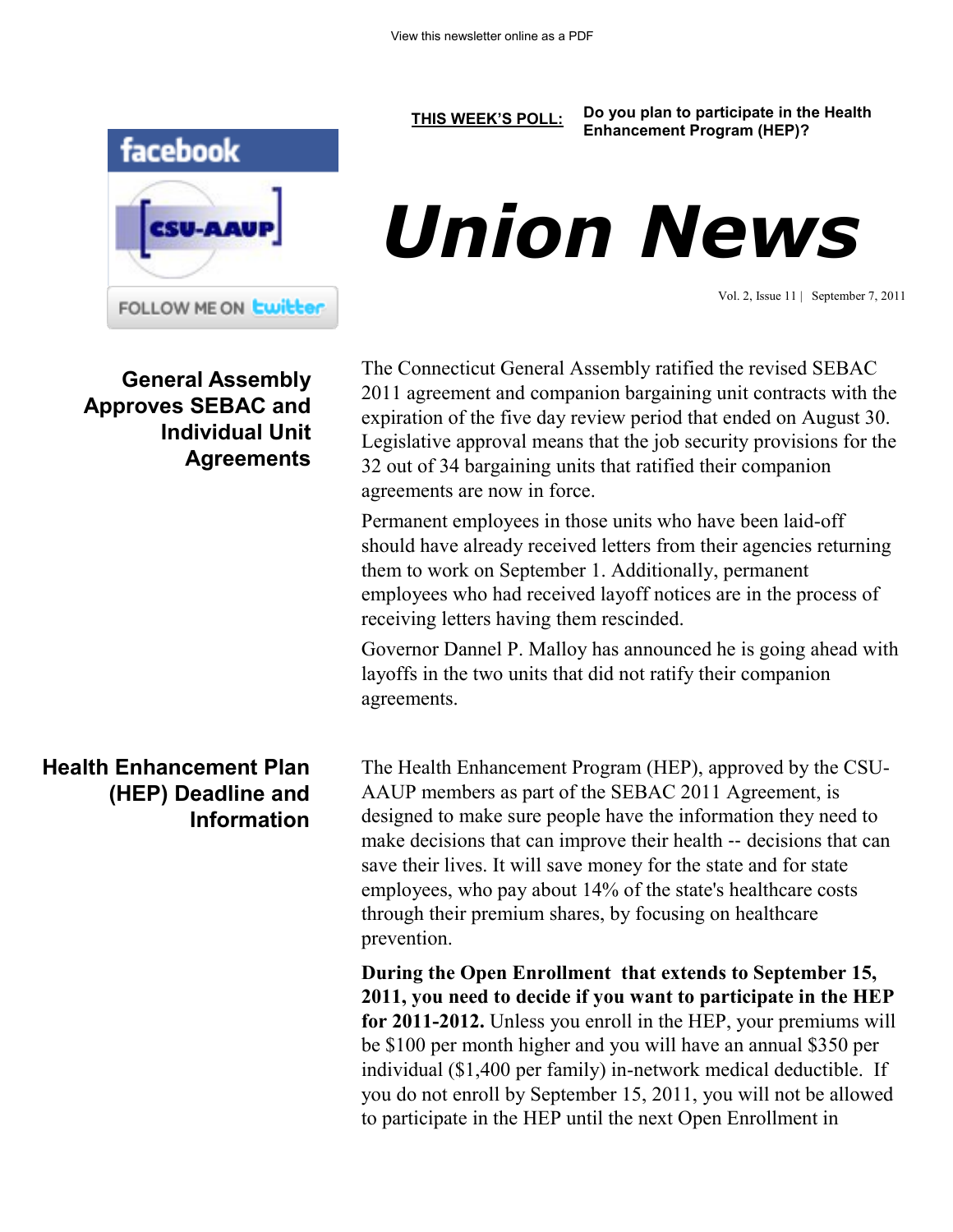## 2012. **To enroll or decline participation in the HEP, please visit www.cthep.com by September 15, 2011.**

For those of you who are seeking more information about the HEP, please see the following video Q&As distributed by SEBAC during the voting process:

> [Healthcare Highlights](http://www.youtube.com/watch?v=ubiMPALKf_g) [Health Enhancement Program \(HEP\)](http://www.youtube.com/watch?v=Gc6yC_O9-fk) [HEP and Plan Choice](http://www.youtube.com/watch?v=qArbGiU9Xh0) [HEP Screening](http://www.youtube.com/watch?v=TB_OCsYRA1o) **[HEP Confidentiality](http://www.youtube.com/watch?v=u9-lVnh-vWI)** [Choice of Physicians](http://www.youtube.com/watch?v=X5_Ev5tuzp0) [Chronic Illnesses](http://www.youtube.com/watch?v=Da4xGoRrZms) [Quality Care and Treatment](http://www.youtube.com/watch?v=GKZ-3gTRhXE) [Cancer Care](http://www.youtube.com/watch?v=EW0ZQ1Yv4EI) [Mail-In Prescriptions](http://www.youtube.com/watch?v=cYZT2tGzg4o) [Family Members on HEP](http://www.youtube.com/watch?v=2TwRZ-IZmBk) [HEP and Spouses/Children](http://www.youtube.com/watch?v=ytV0vAmVKtc) [HEP and Insurance Companies](http://www.youtube.com/watch?v=uEr-HUBC6rg)

## **Message from Acting Chancellor Feroe on Administrative Restructuring**

# **CSU-AAUP Discussion Group**

On August 23, Acting Chancellor of CSUS, Dr. Louis Feroe, distributed a memorandum that stated in part that "As administrative reorganization proceeds under the policy leadership of a new Board of Regents, the coming months will see a number of organizational, policy and program transitions with the goal of improving the way in which public higher education throughout Connecticut prepares students for productive and satisfying futures. You will no doubt hear more in the coming weeks, but every effort is being made to support, rather than disrupt, the caliber of work being done at the universities and system-wide."

This is an annual reminder about the private CSU-AAUP Discussion Group.

#### **Purpose**

CSU-AAUP maintains a private discussion group "to facilitate discussion between members of the Connecticut State University American Association of University Professors on matters related to their employment at CSU, academic freedom, tenure protections, shared governance, and other issues in higher education."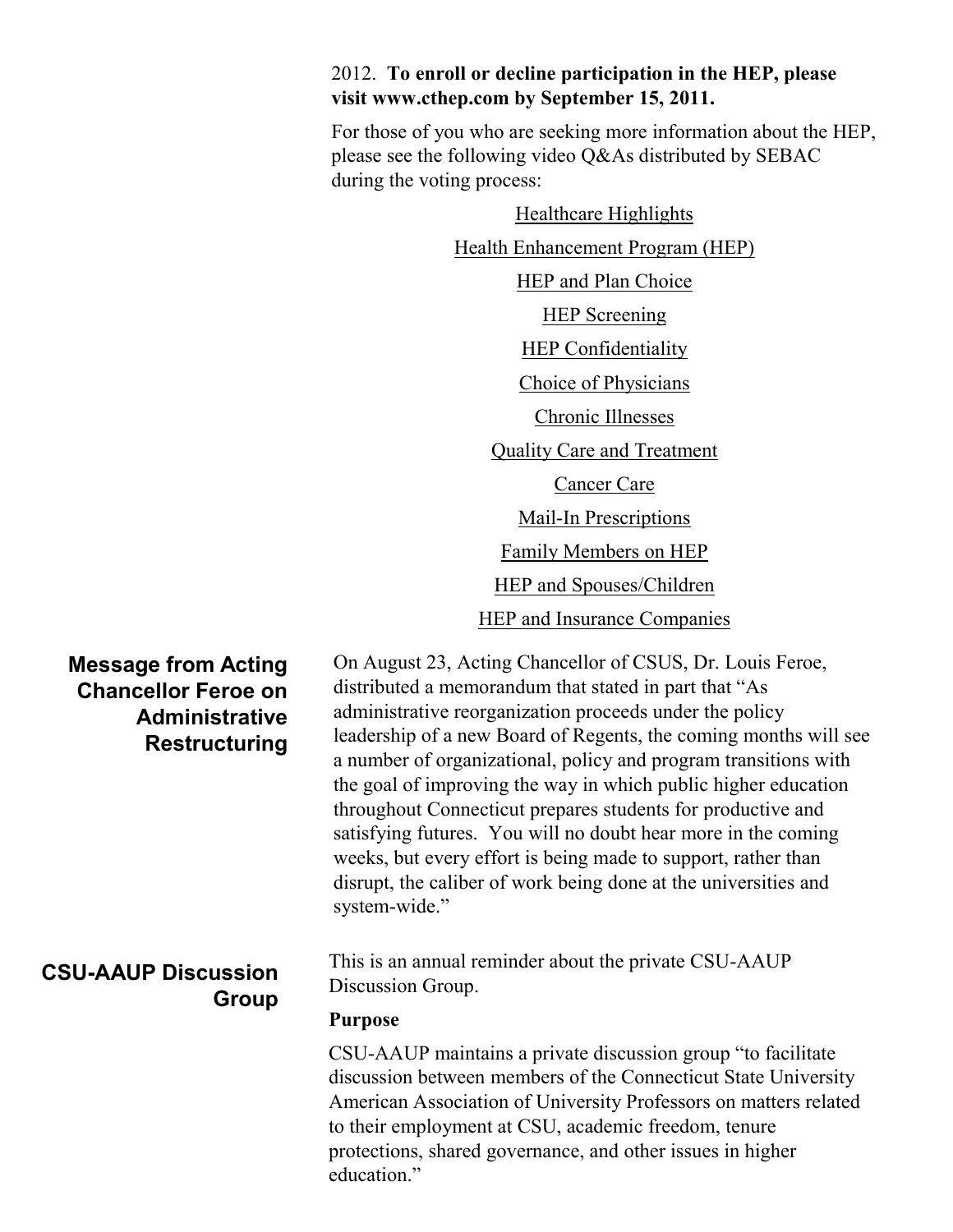### **How to Sign Up**

To sign up, please visit http://groups.google.com/group/csuaaup. Choose the option "sign in and apply for membership." If you don't already have a Google account, you must register for one. You do not need a gmail account; you can use any personal email account (ex. hotmail, yahoo, comcast, etc.), but you must register it with Google. This is the email account that you will use to post and receive messages from this discussion group. You may not use your university email address to post or receive messages for this discussion group.

Once you have registered your email address with Google, it will give you a choice of how you want to receive the messages. You will also be asked to submit your name and 8 digit ID number (found on your university ID at CCSU, ECSU, and SCSU) so CSU-AAUP can verify that you are a CSU-AAUP member. If you have any problems signing up, please contact Ellen Benson.

#### **Policy**

The intent of the CSU-AAUP listserv is to provide a useful and informative means of communicating with AAUP members across the four CSU campuses who are interested in academic freedom, tenure protections, shared governance, and other issues facing our faculty, students, and campus communities.

Lively and candid exchanges are encouraged; however, subscribers agree that they have read and will comply with the following rules and guidelines.

#### **Disclaimers and Legal Rules**

• The CSU-AAUP is not responsible for the opinions and information posted on its listserv; postings represent the viewpoint of the writer and are not endorsed by the CSU-AAUP. Anonymous postings are prohibited.

• Sexual harassment; use of defamatory language; dissemination of materials in violation of copyright and other intellectual property laws; and other activities prohibited by law are prohibited on the CSU-AAUP listserv.

• Use of this listserv for endorsement of candidates in an AAUP election, or for other AAUP-related electioneering, is prohibited. For further information on the limitations on the use of AAUP listserv as part of AAUP elections, see National AAUP's policy